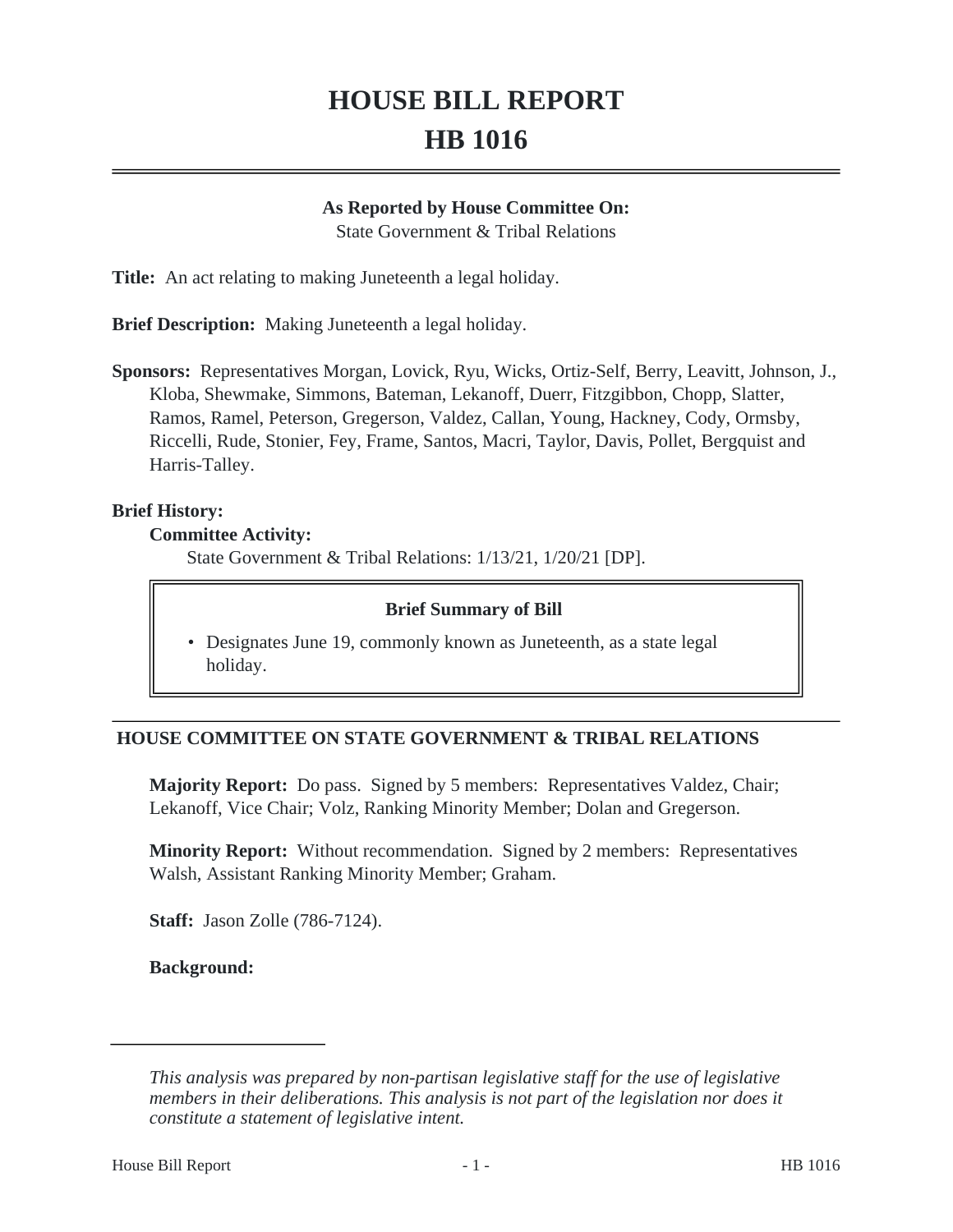Juneteenth. On June 19, 1865, more than two years after the effective date of the Emancipation Proclamation, people in Galveston, Texas finally learned that the Civil War had ended and enslaved people had been freed. June 19 has subsequently been celebrated as Juneteenth or Emancipation Day to commemorate the abolishment of slavery and recognize the contributions of Black/African Americans to society. Forty-six states recognize Juneteenth as either a holiday or day of observance. In 2007 the Legislature designated Juneteenth a legislatively recognized day as a day of remembrance for when slaves learned of their freedom.

State Holidays. Washington recognizes 10 specific days as state legal holidays: New Year's Day; Martin Luther King, Jr. Day; President's Day; Memorial Day; Independence Day; Labor Day; Veterans' Day; Thanksgiving Day; Native American Heritage Day; and Christmas Day. Another 17 specific days are recognized by the Legislature, but they are not considered legal holidays. Some of those days commemorate specific events, such as Welcome Home Vietnam Veterans Day. Other days commemorate groups of people, such as Korean-American Day, or certain ideas, such as Human Trafficking Awareness Day and Public Lands Day.

#### **Summary of Bill:**

June 19, known as Juneteenth, is designated a state legal holiday.

### **Appropriation:** None.

**Fiscal Note:** Available.

**Effective Date:** The bill takes effect 90 days after adjournment of the session in which the bill is passed.

## **Staff Summary of Public Testimony:**

(In support) Making Juneteenth a paid state holiday is a step toward racial reconciliation. It is not enough to just recognize and celebrate the day; making Juneteenth an official state holiday will bring awareness and consciousness to a crucial day in history. In spite of the Emancipation Proclamation, many people were not eager to get the message of abolition to all the slaves in confederate states. The images of the confederate flag being waved in the halls of the United States Capitol last week are a poignant reminder that the ideology of the confederacy has created the inequity that is still experienced today. This bill is necessary to further educate communities about the history of slavery and its devastating impacts. Cost to the state was a concern last session, and others are concerned that this bill does not actually address inequity in the state. True, making Juneteenth a paid holiday will not make